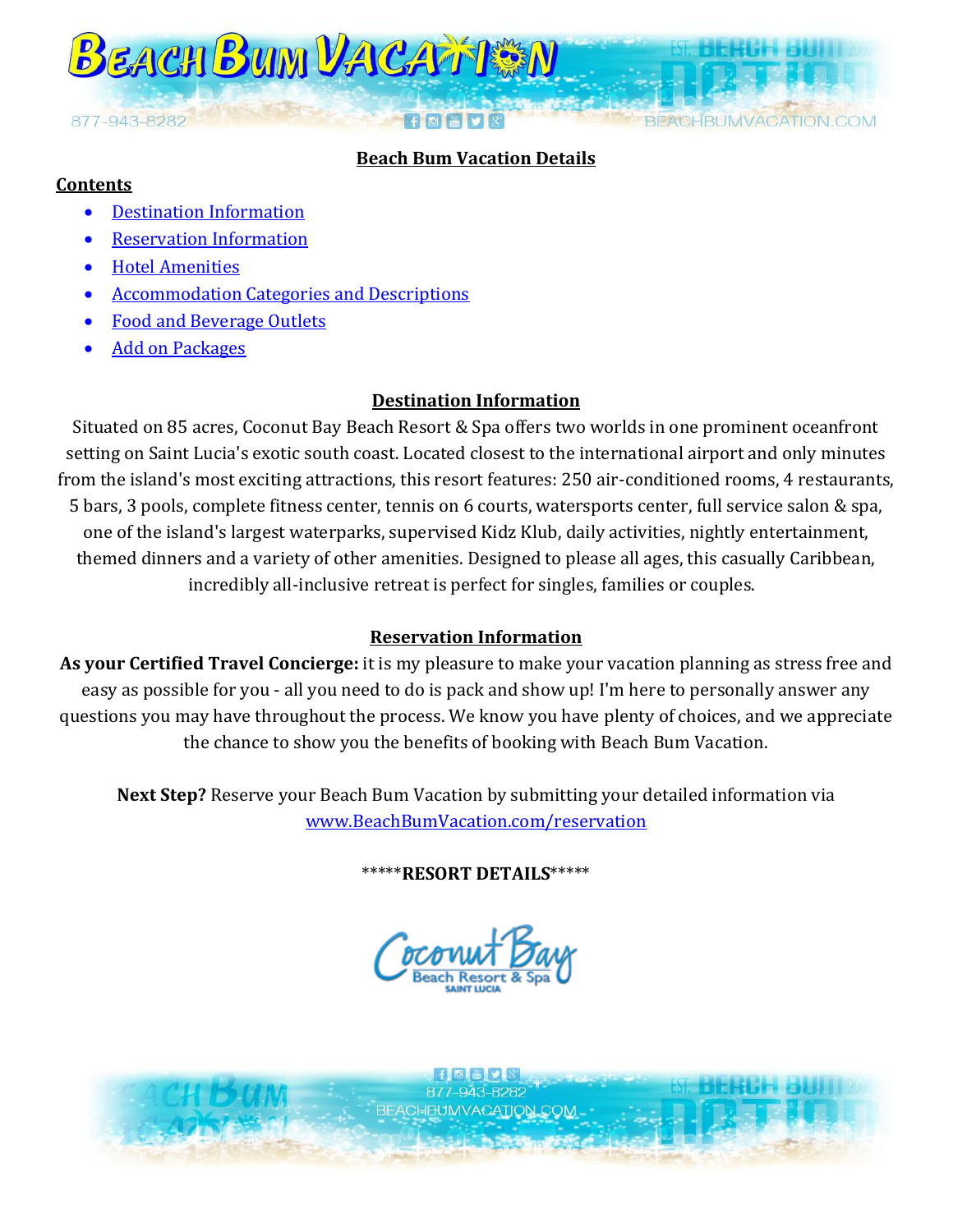

Distance from hotel to Hewanorra International Airport (UVF), 10 minutes. Distance from hotel to town of Soufriere, 45 minutes. Distance from hotel to town of Castries, 75 minutes. Distance from hotel to George F L Charles Airport (SLU), 75 minutes.

Discover tranquility in "Harmony" Coconut Bay's adult only oasis and find delight in "Splash" Coconut Bay's tropical playground.



- <span id="page-1-0"></span>Activities Desk
- Aerobic Classes
- Aerobics (aqua)
- Aerobics (water)
- Babysitting Services (\$)
	- Bar (swim-up)
		- Bars (5)

# **Hotel Amenities**

- Beauty Salon (full service) (\$)
	- Car Rental Desk (\$)
	- Children's Activities
	- Children's Club
	- Children's Playground
		- Concierge
		- Conference Room
- Currency Exchange
	- Disco
- Doctor (on call) (\$)
- Dry Cleaning Services (\$)
	- Entertainment
	- Exercise Classes
		- Gift Shop (\$)

 $\mathbf{f}$   $\mathbf{d}$   $\mathbf{b}$   $\mathbf{v}$   $\mathbf{r}$ 7-943-8282 BEACHBUMVACATION COM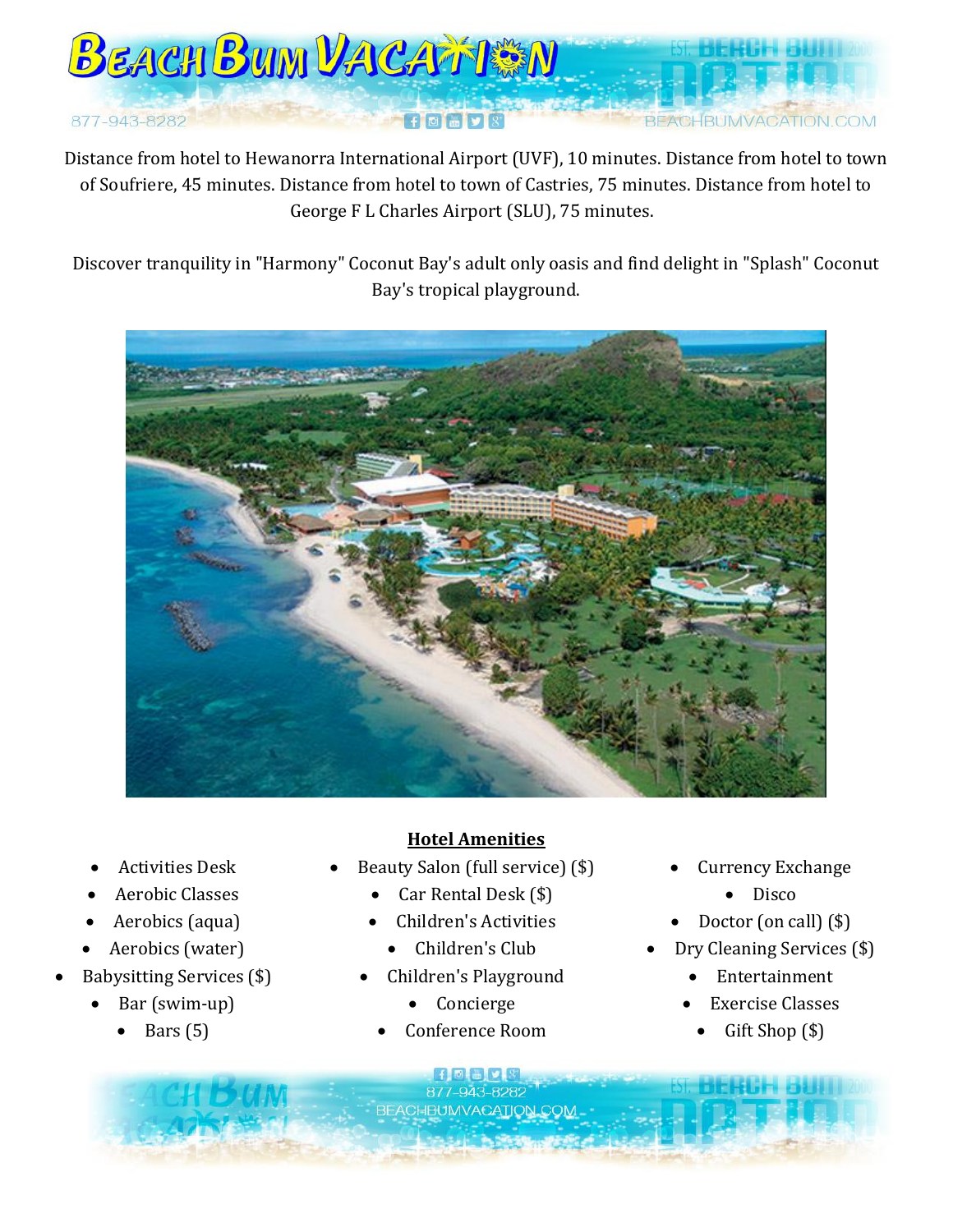

- Hospitality Desk
	- **Jacuzzi**
- Laundry Services (\$)
- Medical Services (\$)
- Meeting Room (\$)
	- Nightclub
- Pool (swimming)
	- Pools
- Poolside Beverage Service
	- Putting Green
	- Restaurants  $(4)$ 
		- Salon  $(\$)$
	- Salon Services (\$)
		- Sauna
	- Shop (jewelry) (\$)
	- Spa Treatments (\$)
- Taxi Services (\$)
- Tennis Instructor (\$)
	- Tour Desk (\$)
	- Trail (jogging)
- Watersports Center
- Wedding Coordinator (\$)
	- Wedding Site
		- Whirlpool
- Water Park Water park features a spectacular free-form pool with lazy river and two exhilarating water slides.
- Spa (full Service) Oceanfront spa with 8 treatment rooms featuring outdoor showers, 2 saunas, 2 steam rooms & full service beauty salon
	- Fitness Center Fully equipped, air conditioned fitness center. Aerobic lessons and yoga instructions offered.
- Medical Services: (\$) Nurse's Station: A trained nurse is available to guests from 9:00am-11:00pm daily and a Doctor is on call 24 hours per day.
- Internet Access: (\$) A wireless connection is available in the hotel lobby area. A kiosk is also available in the main lobby for internet access.

Miscellaneous Amenities

- Open-air lobby
- Beachfront resort
- Land Sports: volleyball, soccer, tennis on 6 courts, shuffle board, table tennis, pool tables, basketball on 4 courts and paintball facility (The Zone)
	- Watersports: snorkeling, kite-surfing, windsurfing, stand up paddle board with instruction available

(\$) Denotes a fee may be charged.

Please note: Some hotel amenities listed above may have an additional fee associated with them.

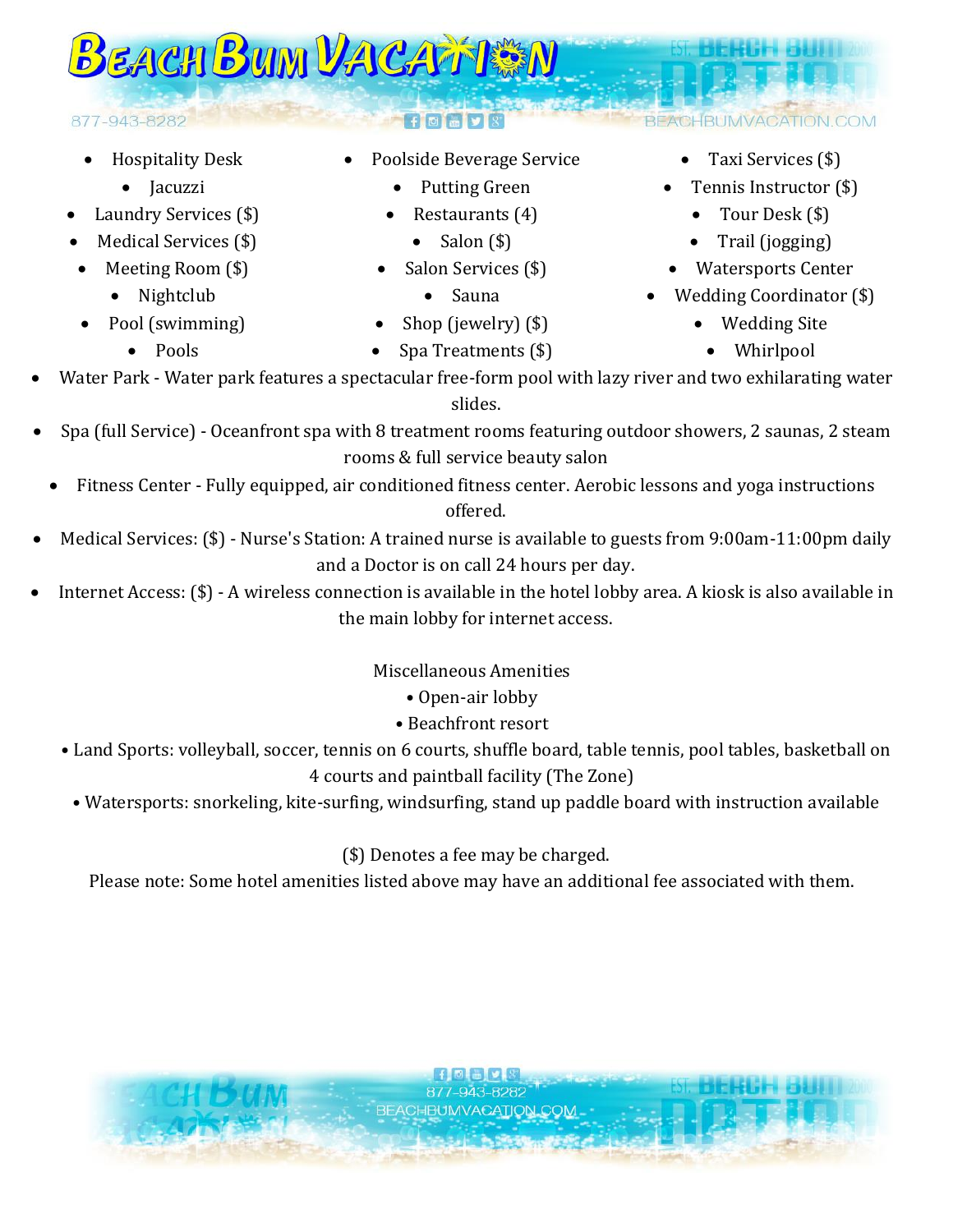

### **Accommodation Categories and Descriptions**

Arrival/Departure Time:

• Check-in-time: 3:00 pm Check-out-time: 11:00 am

Early check-in/check-out policy:

<span id="page-3-0"></span>• The hotel will do their maximum to accommodate guests who arrive earlier but cannot guarantee

access to the room prior to 3:00pm.

- There is an additional fee for late check- out (based on the time of check-out)
- These late checkouts are subject to availability and must be arranged with the Front Desk on day of

departure.

Children Policy:

- Children 2 years old and under stay free.
	- Child age break is 17 years old.

## **Maximum Occupancy:**

- Splash Deluxe Gardenview 4 adults or 2 adults and 2 children.
	- Harmony Deluxe Gardenview 4 adults.
- Splash Deluxe Oceanview 4 adults or 2 adults and 2 children.
- Splash Premium Oceanview 4 adults or 2 adults and 2 children.
- Splash Concierge Premium OV 4 adults or 2 adults and 2 children.
	- Harmony Concierge Premium OV 4 adults.
	- Harmony Concierge Junior Suite 2 adults.
		- Harmony Spa Premium OV 4 adults.
	- Harmony Spa Concierge Junior Suite 2 adults.
- Splash Two Bedroom Family Deluxe Garden 4 adults or 4 adults and 2 children or 2 adults and 4 children.
- Splash Two Bedroom Family Deluxe Ocean 4 adults or 4 adults and 2 children or 2 adults and 4 children.
- Splash Two Bedroom Family Deluxe Premium Ocean 4 adults or 4 adults and 2 children or 2 adults and 4 children.

## Key: OV = Oceanview

**Splash Deluxe Garden View,** (A9B) Ground level of the family side of the hotel with views of lush tropical landscaping and glimpses of ocean. Room has ceiling fans, air conditioning, patios, iron and

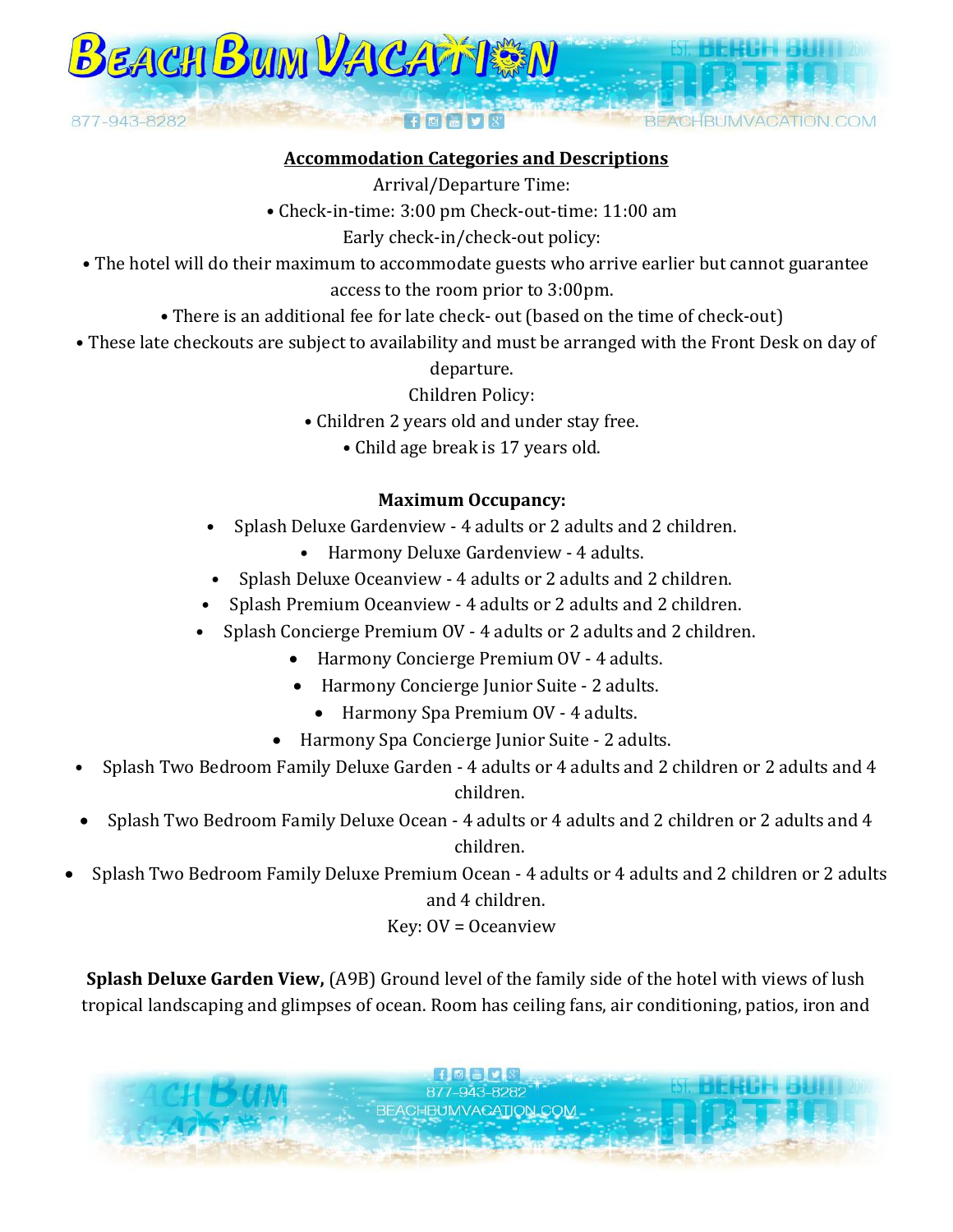

board, safe, satellite television, radio alarm and in-room coffee and tea caddy. Bedding: 2 queen beds. View: Garden or Partial Ocean.

**Harmony Deluxe Gardenview,** (HDG) Ground level on the adult side of the hotel with views of lush tropical landscaping and glimpses of ocean. Room has ceiling fans, air conditioning, patios, iron and board, safe, satellite television, radio alarm and in-room coffee and tea caddy. Bedding: 2 queen beds.

**Splash Deluxe Ocean View,** (A7B) Second, third and fourth floor of the family side of the hotel with views of the Atlantic Ocean. Room has ceiling fans, air conditioning, balconies, iron and board, safe, satellite television, radio alarm and in-room coffee and tea caddy. Bedding: 1 king bed and 1 sofa bed or 2 queen beds. View: Ocean or Partial Ocean.



**Splash Premium Ocean View,** (S4P) Located on the third floor in the Splash wing of the hotel with vast views of the Atlantic Ocean and CocoLand water park. Rooms have one king bed and trundle twin beds or two queens with sofa. Rooms also offer flat screen television, ceiling fan, air conditioning, balcony, iron and board, safe, radio alarm, bar with mini- fridge stocked with water, soft drinks and local beer (by request) and coffee and tea service. Views: Ocean and/or Water park.

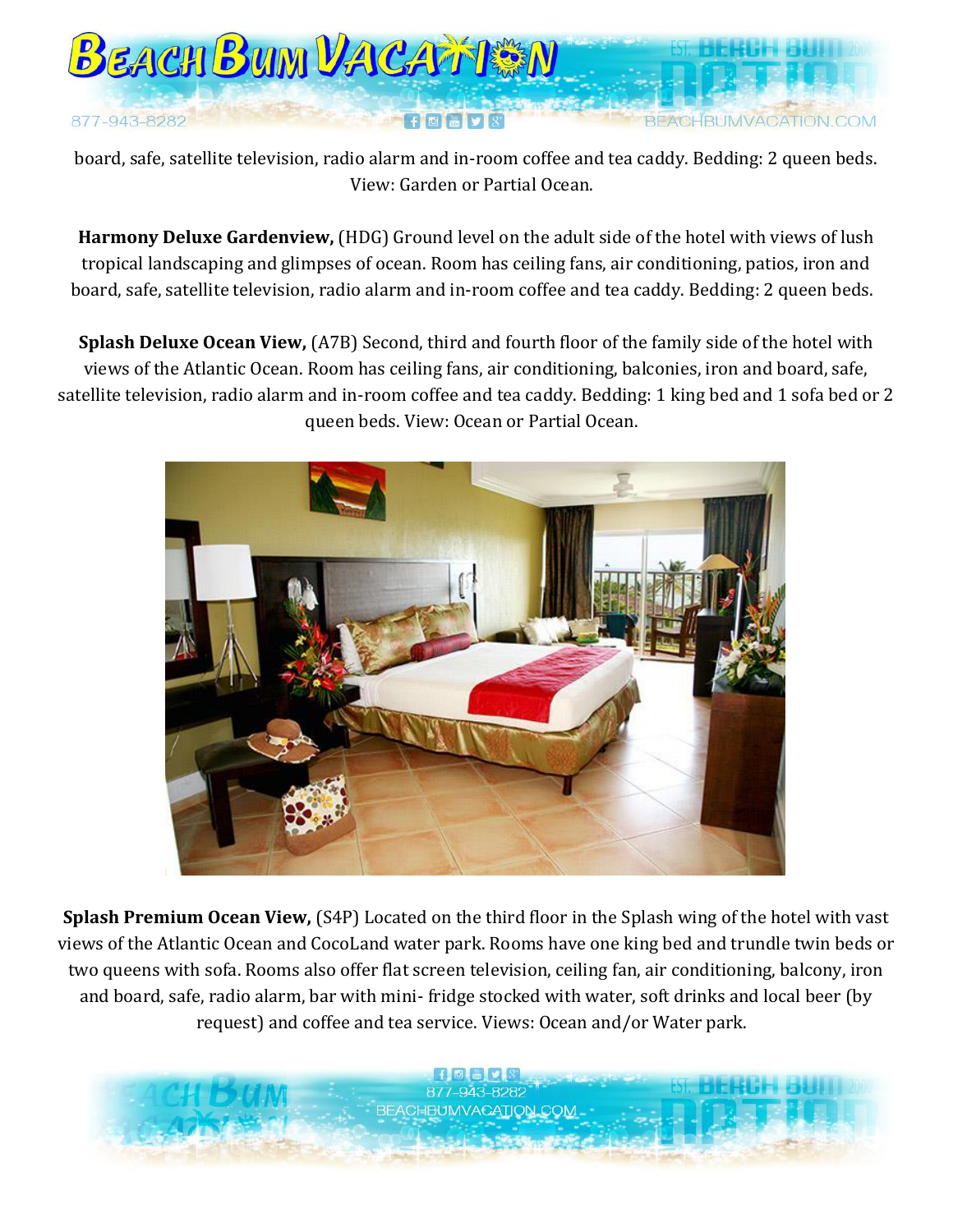

**Splash Concierge Premium Ocean View,** (SO8) these rooms offer partial ocean views, tile flooring and separate sitting area with private balcony. Bathroom features a walk-in shower. Some of the special amenities included with these accommodations are private VIIP champagne/cold towel check in reception; in room private bar (1 premium bottle per guest weekly) plus mini bar stocked daily with soft drinks, juices; nightly turn down service and rotating afternoon snack amenity concierge service; private resort orientation, personal concierge assistance with spa treatments, preferred dinner reservations, tours and private dinners; invitation to outdoor family only reggae beach party bbq; complimentary wireless Internet.

• Configuration 32 rooms: 21 king bedded rooms with an additional trundle bed and 11 with 2 queen beds. Location:

• 4th floor of Splash.

• Number of accommodations: 32 Bedding: 1 king bed and 1 trundle bed or 2 queen beds. View: Ocean.

**Harmony Concierge Premium Ocean View,** (HHO) Rooms offer complete ocean views, tile flooring and separate sitting area with private balcony. The bathroom features a walk in shower. Some of the special amenities included with these accommo- dations are in room private bar (1 premium bottle per guest weekly) plus mini bar stocked daily with soft drinks and juices; private VIP champagne/cold towel check in reception; an invitation to outdoor adult only; moonlit dinner party; evening turn down service; rotating afternoon snack amenity concierge service; private resort orientation; personal concierge assistance with spa treatments; preferred dinner reservations, tours and private dinners; complimentary wireless Internet. Configuration 47 rooms: 37 king bedded rooms and 10 with 2 queen beds. Location: 3rd Floor and half of the 4th Floor.

• Number of accommodations: 47 Bedding: 1 king bed or 2 queen beds. View: Ocean.

**Harmony Concierge Junior Suite,** (S4T) Located on the fourth floor in the Harmony adults-only wing with expansive views of the Atlantic, the Maria Islands, pool area and/or gardens. Room amenities feature private VIP champagne/cold towel check in reception; in room private bar (1 premium top shelf bottle per guest weekly) plus mini bar stocked daily with soft drinks, juices; daily afternoon personalized in-room bar refresh; rotating afternoon snack amenity; nightly turn down service; robe and slippers; concierge service, private resort orientation, personal concierge cell phone for assistance with spa treatments, preferred dinner reservations, tours and private dinners; invitation to adult only moonlit dinner party; complimentary wireless Internet.

• Bedding: 1 king bed.

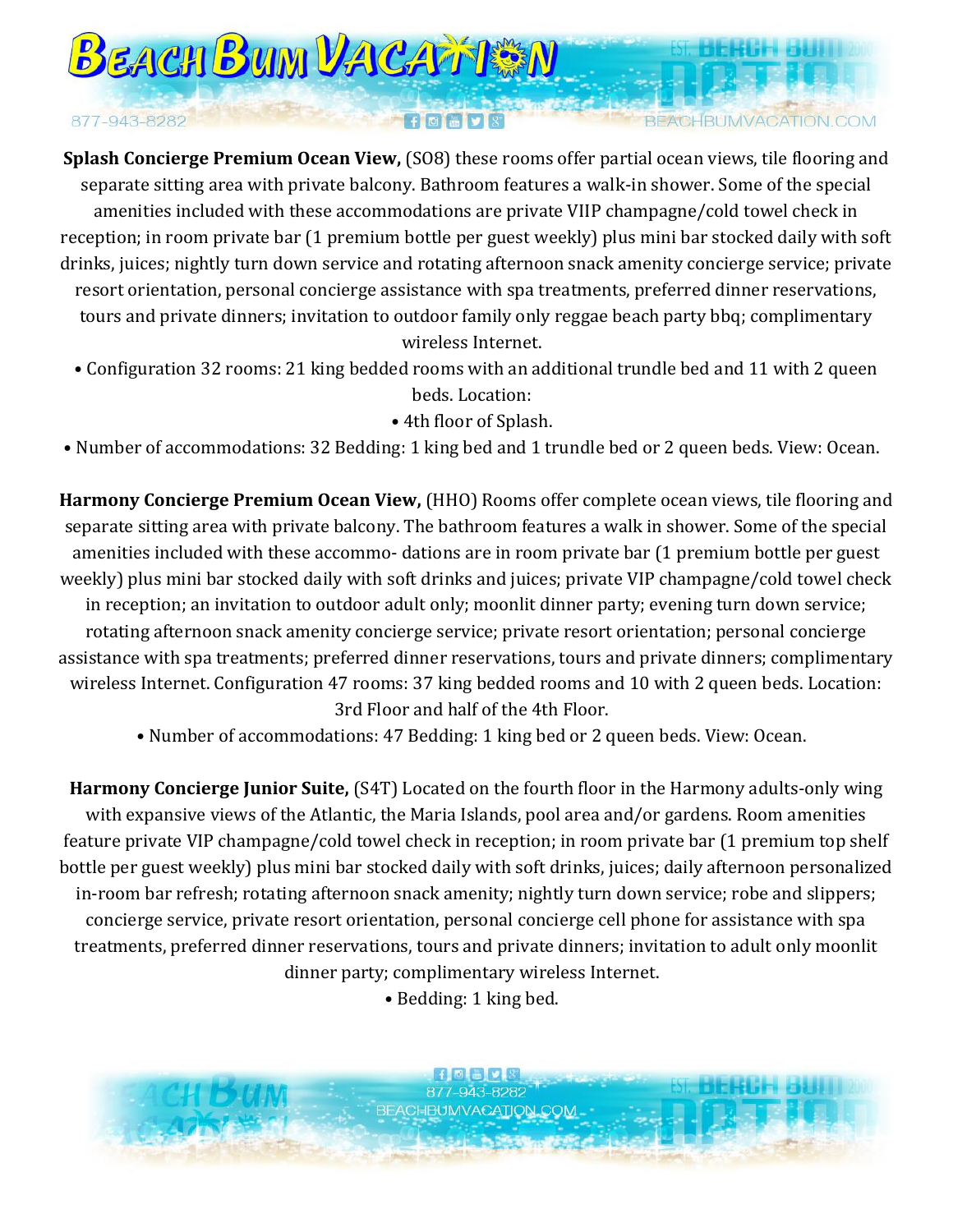

**Harmony Spa Premium Ocean View,** (S7H) Located on the second floor in the Splash wing of the hotel with views of the Atlantic Ocean and CocoLand waterpark. Rooms have one king bed or two queen beds, ceiling fan, air conditioning, balcony, iron and board, safe, satellite TV, radio alarm, mini refrigerator and coffee and tea service. Please see the details of the Spa Inclusive Vacation Harmony Wing Package. Harmony Spa Concierge Junior Suite, (SC7) Located on the fourth floor in the Harmony adults-only wing with expansive views of the Atlantic, the Maria Islands, pool area and/or gardens. Room amenities feature bar and mini-fridge stocked with liquor or wine selection of choice plus water, soft drinks and local beer, robes and slippers and limited concierge service. The bathroom features a walk-in shower. Nightly turndown service and invitation to couples-only dinner is also included. Please see the details of the Spa Inclusive Vacation Harmony Wing Package.

**Splash Two Bedroom Family Deluxe Garden,** (S9G) Adjoining rooms in the Splash Wing of the hotel with an internal connecting door, featuring views of lush tropical landscaping with glimpses of ocean and pool area. Rooms have one king or two queen beds, ceiling fan, air conditioning, patios or balconies, iron and board, safe, satellite TV, radio alarm, bar with mini-fridge stocked with water, soft drinks, and coffee and tea service.

**Splash Two Bedroom Family Deluxe Premium Ocean,** (P8H) Adjoining rooms in the Splash Wing of the hotel with an internal connecting door, featuring views of lush tropical landscaping with glimpses of ocean and pool area. Rooms have one king or two queen beds, ceiling fan, air conditioning, patios or balconies, iron and board, safe, satellite TV, radio alarm, bar with mini-fridge stocked with water, soft drinks, and coffee and tea service.

**Splash Two Bedroom Family Premium Ocean,** (F9J) Adjoining rooms in the Splash Wing of the hotel with an internal connecting door, featuring views of lush tropical landscaping with glimpses of ocean and pool area. Rooms have one king or two queen beds, ceiling fan, air conditioning, patios or balconies, iron and board, safe, satellite TV, radio alarm, bar with mini-fridge stocked with water, soft drinks, and coffee and tea service.

Splash Wing Families enjoy Coconut Bay's playful Splash wing. Colorful rooms on the four floors of the Splash wing were designed and decorated with parents and children in mind. Splash faces the ocean and overlooks the CocoLand Water Park, one of St. Lucia's largest water parks featuring a lazy river and large slides, large family pool and Atlantic Beach. The Kidz Klub is just steps from Splash and is easy to find by

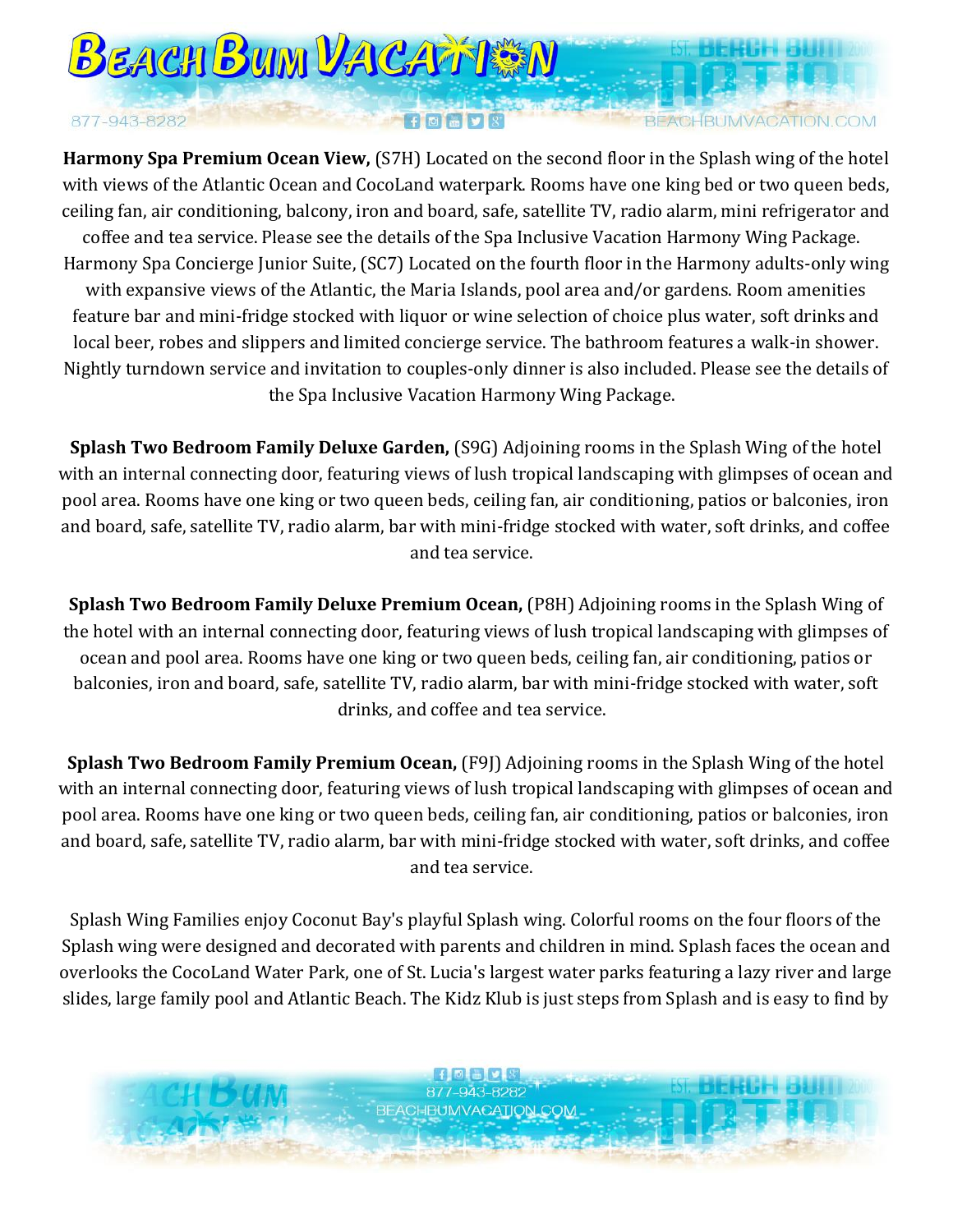

the gleeful sounds of youngsters enjoying its colorful water feature, expansive fenced outdoor play area and air-conditioned play room.

Harmony Wing The tranquil ocean front Harmony Wing of Coconut Bay caters to adults. Peaceful rooms overlook an adult-only area, which includes a palm, shaded pool and bar, chaises and hammocks, intimate cabana beds and the Kai Mer Spa. The fourth floor rooms were recently upgraded and include minifridges, flat screen televisions, soothing contemporary decor and luxury linens and toiletries. Harmony offers rooms and an ideal location for soaking up the sun or dozing of under the swaying palms in a serene tropical oasis.

254 guestrooms located on 2 four-story guest wings all rooms feature either 1 king-size bed or 2 queensize beds, private bathroom with shower (no bathtubs), separate sitting area and private balcony. All accommodations include: air conditioning, alarm clock radio, ceiling fan, crib (on request), hairdryer, internet access (wireless), television (satellite), ironing board, rollaway bed (on request): (\$), safe (electronic), smoke detector, telephone (direct dial) and iron.

Miscellaneous Amenities

• Premium Oceanview rooms (4th floor) have stocked mini-fridges • Wheelchair access available upon request

(\$) Denotes a fee may be charged.

Specific bedding and/or special requests are fulfilled based on availability and cannot always be guaranteed.

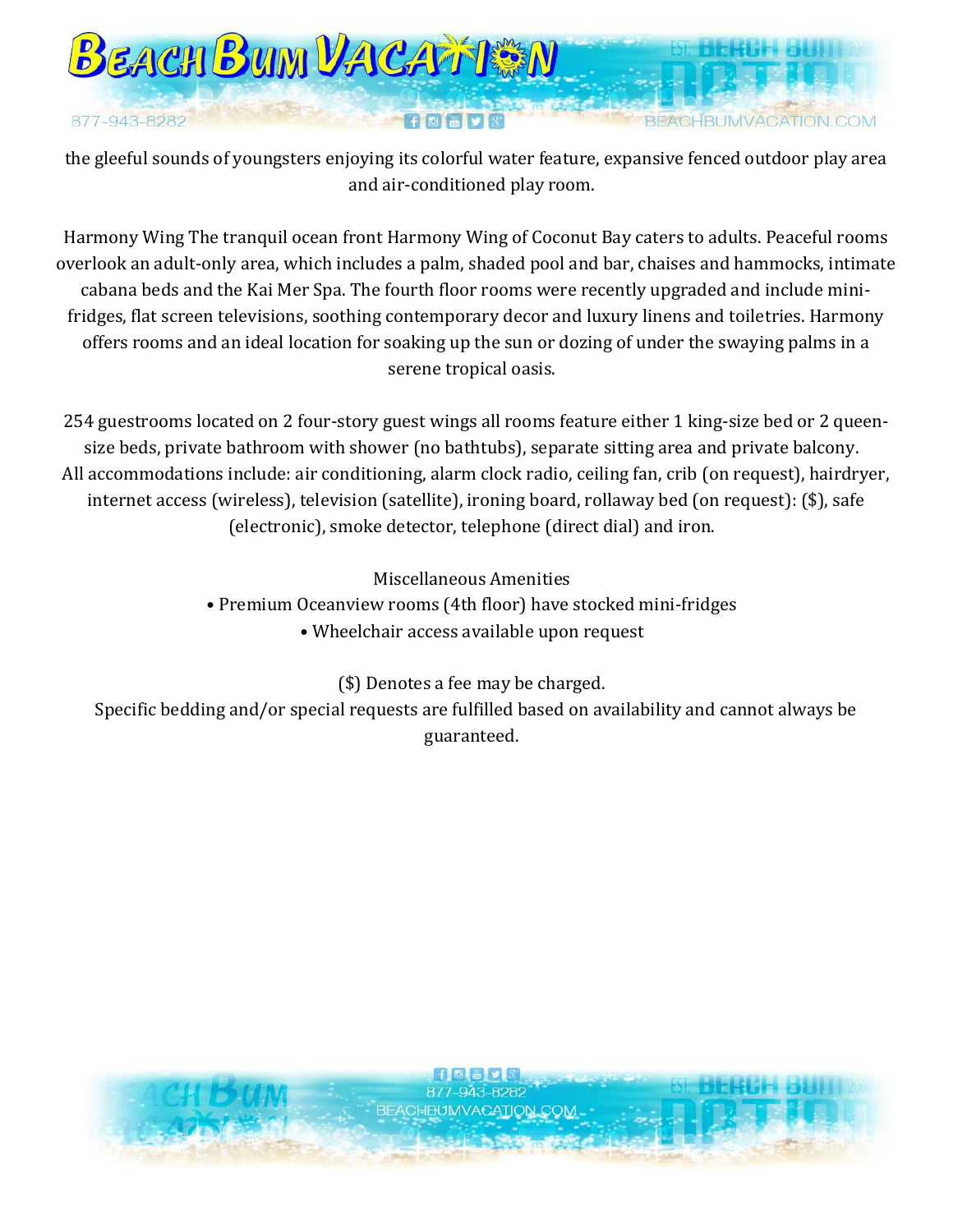



#### **Food and Beverage Outlets**

- <span id="page-8-0"></span>• **Blue Bar,** hours vary by entertainment schedule.
- **Lobby Bar,** open 10:00am-12:00am (midnight).
	- **Peter John's Lounge,** open 6:00pm-2:00am.
	- **Swim-up Pool Bar,** open 10:00am-5:00pm.
- **Calabash Cuisine:** Caribbean. General Opening Hours: 6:00pm-9:30pm
	- **Capri Cuisine:** Italian. General Opening Hours: 6:30pm-10:30pm
- **Coconut Walk,** this restaurant features International cuisine served buffet-style indoors in a tropical setting. Non-smoking restaurant. Cuisine: International. General Opening Days: Daily Breakfast Hours:

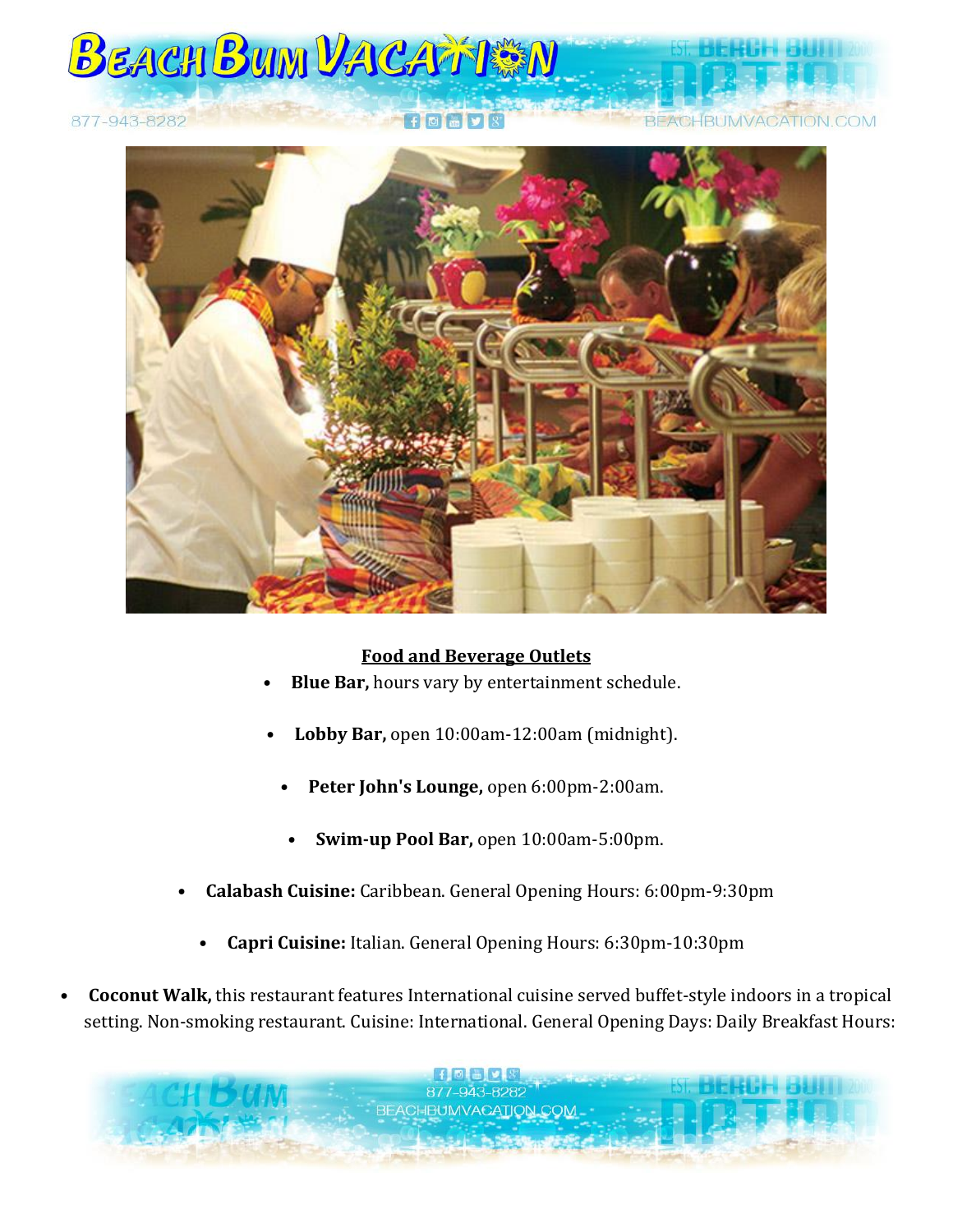

7:00am-10:00am Lunch Hours: 12:30pm-2:30pm Dinner Hours: 6:30pm-9:30pm Dress Code: Resort Casual.

• **Silks Restaurant(\*),** serving Asian cuisine, an authentic Asian restaurant with the decor to compliment. This restaurant offers an a la carte, indoors and is air-conditioned dining. Non-smoking restaurant. Open for dinner only. Cuisine: Asian. Dinner Hours: 6:00pm-10:00pm Dress Code: Resort Evening Attire.

(\*) Denotes reservation is required.

### **Add on Packages**

ALL INCLUSIVE PACKAGE

Package Inclusions:

- Accommodations
- Roundtrip airport transfers to/from Hewanorra International Airport (UVF)
- <span id="page-9-0"></span>• Full breakfast, lunch, dinner and snacks each day at a choice of four (4) restaurants plus a beach grill
	- Unlimited beverages at a choice of six (6) bars including a swim up bar.
	- Complete resort fitness center offering the latest in exercise equipment for individual workout
		- Tennis center featuring four (4) lighted tennis courts
		- Full supervised children's activities program for children ages 0-12 plus teens
			- Water features play area is also available at the children's activity center
				- Daily entertainment program with a variety of land activities
- Theme water park attraction plus four (4) swimming pools including an adult's only pool and outdoor whirlpool
	- The Surf Shop Kite/Windsurfing Center (Lessons & Equipment additional)
		- Evening entertainment and theme nights
		- Weekly cocktail party hosted by Resort Management & Staff

• All hotel taxes and gratuities

Package Minimum Stay: 2 nights

Please Note:

• Peak season holidays may require minimum stays greater than 2 nights for the All Inclusive Package

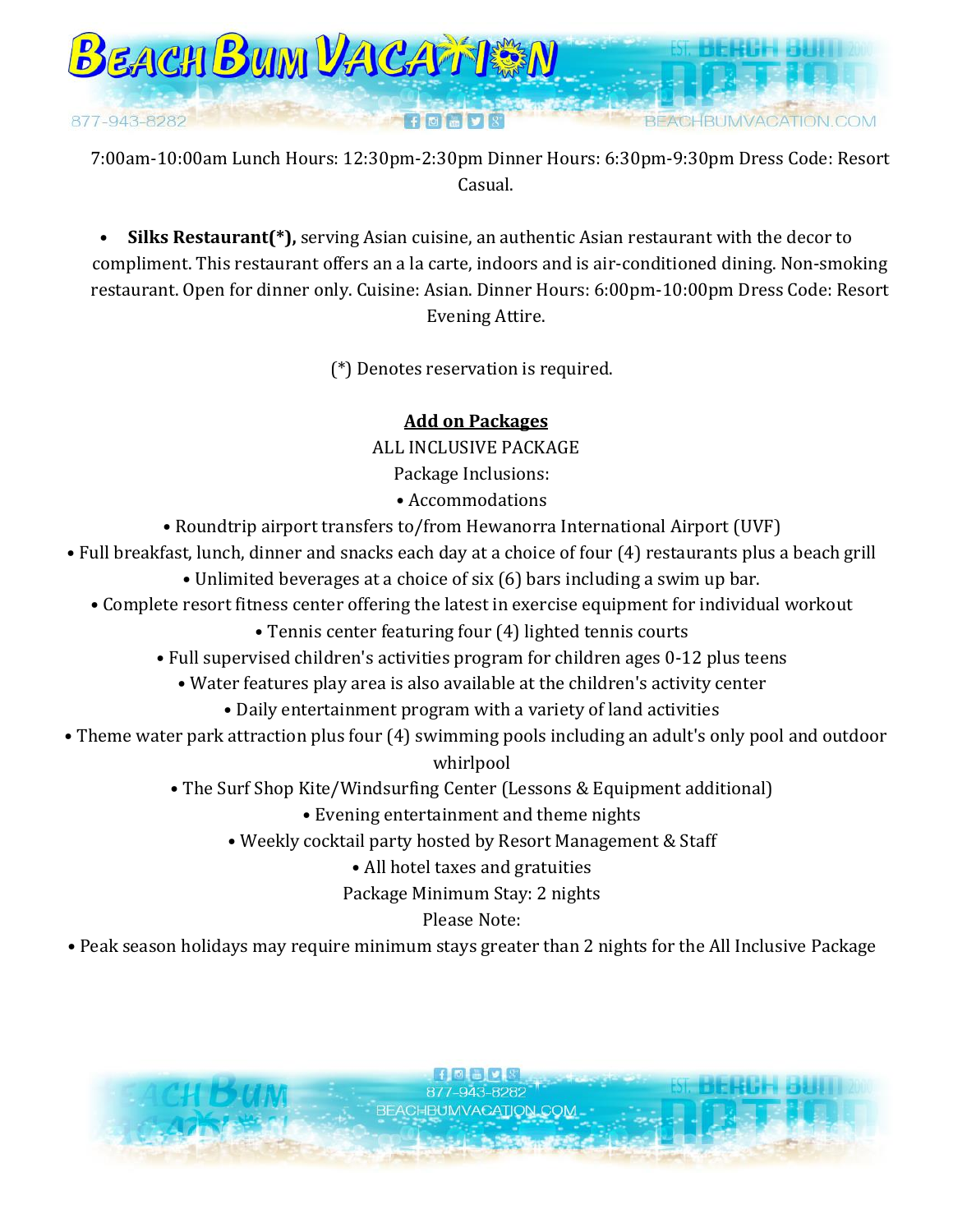

#### SPA INCLUSIVE VACATION HARMONY WING PACKAGE

Package Inclusions:

• Accommodation in either SPA Harmony Premium Oceanview or SPA Harmony Concierge Junior Suite

Oceanview

• One (1) Spa Treatment from selected menu available per person, per day

Please Note:

• Applicable for SPA Harmony Premium Oceanview and SPA Harmony Concierge Junior Suite Oceanview

#### room types only

• Not applicable on day of arrival or day of departure

Package inclusions are subject to change.



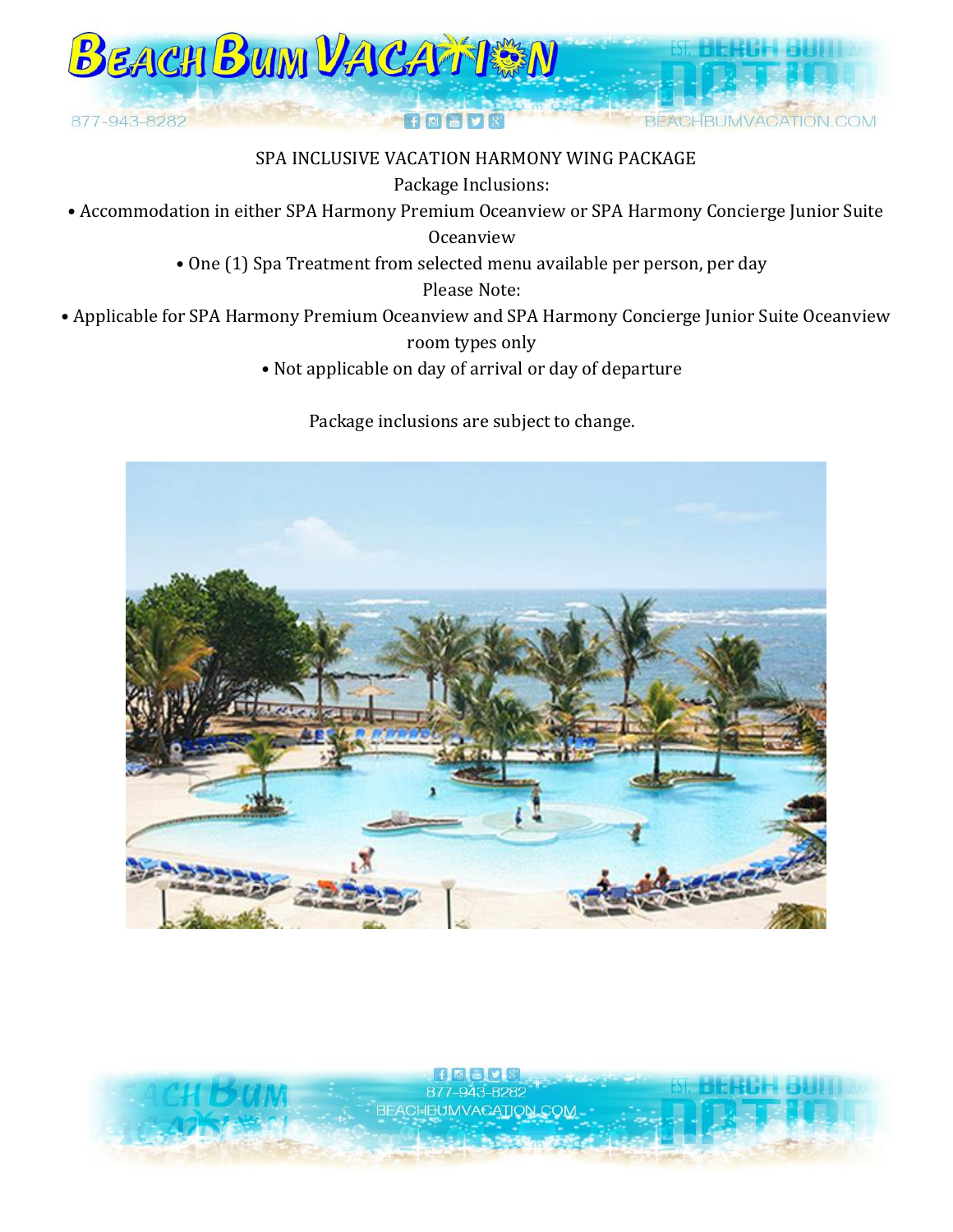

#### **Bonus Features**

- Daily activities
- Use of Fitness Center
- Use of Tennis Court
	- Chaise lounges
	- Welcome Drink
	- Afternoon tea
- Weekly Cocktail Party
- Children have their own water feature play area
	- Adults only quiet pool
- Water park features a free form pool with a lazy river and 2 exhilarating waterslides

## **Miscellaneous Information**

CoCoLand Kidz Klub:

• There is a kids club available at the resort where staff will provide a fun and safe environment for children. There are supervised children activities available for children between the ages of 2-12. The activities vary by age groups (see below). Please note:

- Age groups are: 2-3 years, 4-7 years and 8-12 years
- Hours of operation are 9:00am-5:00pm (hours are subject to change)
	- The resort asks that parents bring the following:
- sunscreen, swimsuit, change of clothes and sneakers for other activities

• The resort has recently added a new amenity the use of local cell phones. Parents now have the ability to sign in and out a local cell phone when they leave their child at the Kidz Klub

Transfer information:

• Transfers are included from UVF only (Hewanorra International Airport) this hotel strongly recommends flying into UVF because it is next to UVF airport.

• If air travel is not booked to fly into UVF there will be an additional charge as well as a 2-hour (plus) ride to the hotel.

Local Attractions:

• The town of Soufriere: which features a drive in volcano, sulfur springs, diamond waterfall and the famous Piton mountains (approximately a 45 minute drive from the resort).

• The island Capital Castries approximately a 45 minute drive.